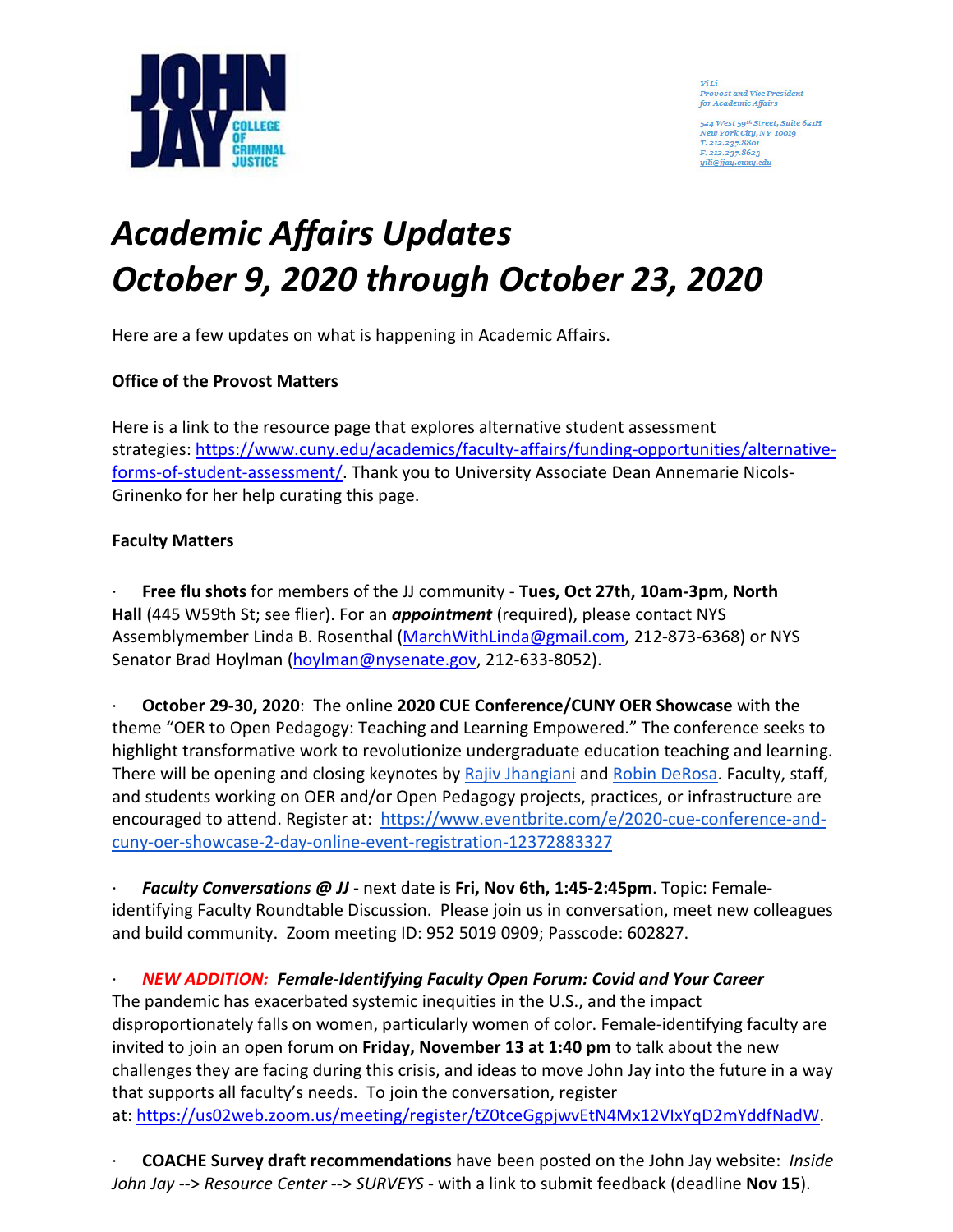· **Proctoring software update:** CUNY will NOT be acquiring a license for ProctorTrack proctoring software this semester, due to their security issues. CUNY will continue working on possibilities with campuses for the future, but recommends alternative methods for assessment of distance learning in the interim whenever possible (e.g., papers, presentations, annotations, e-portfolios, take-home exams). See resource page: [https://www.cuny.edu/academics/faculty](https://www.cuny.edu/academics/faculty-affairs/funding-opportunities/alternative-forms-of-student-assessment/)[affairs/funding-opportunities/alternative-forms-of-student-assessment/.](https://www.cuny.edu/academics/faculty-affairs/funding-opportunities/alternative-forms-of-student-assessment/)

· **Online teaching observations:** This week, CUNY hosted a virtual panel discussion on Online Teaching Observations. Event slides will be posted on the section of the **Academic** Continuity Site addressing online teaching observations (they were emailed as well). Although we made tools available for this semester, we invite faculty to participate in a short-term work group to collaboratively plan John Jay's approach to online teaching observations going forward. If interested in participating, please email Angela Crossman [\(acrossman@jjay.cuny.edu\)](mailto:acrossman@jjay.cuny.edu) by **October 31st**.

· Next week: **CUNY COVID-19 Pandemic Response Faculty Survey** will launch, part of CUNY's efforts to gather information from students and faculty about their academic and personal experiences during the pandemic and remote instruction and will inform CUNY's plans to support faculty as we prepare for the spring 2021 term. Conducted in partnership with a national research organization, Ithaka S+R, the survey includes questions on faculty teaching practices and research and as well as institutional communications and support over the past few months. *Personalized survey invitations and links will be sent to all active full-time faculty and the majority of contingent instructors teaching this term*. If you have any questions or concerns, please contact Sarah Truelsch in the CUNY Office of Institutional Research and Assessment at [Sarah.Truelsch@cuny.edu.](mailto:Sarah.Truelsch@cuny.edu)

## **Institutional Effectiveness Matters**

· **WHAT IS AN INCLUSIVE CURRICULUM? PODCAST:** Listen to Professors Gutiérrez (LLS), Mazzula (PSY), and Moffett-Bateau (POL) discuss with Associate Provosts Byrne and Pease what an inclusive curriculum and pedagogy could be at John Jay. <https://anchor.fm/allison-pease>

· **DOES**: Digital Humanities Workshop on using *SLACK* to enhance humanities teaching - open to all faculty. Thursday October 29 2:00-2:45. Webinar Registration Link: [https://us02web.zoom.us/webinar/register/WN\\_5gQNUgmARlq5Rwn-pL0Agg](https://us02web.zoom.us/webinar/register/WN_5gQNUgmARlq5Rwn-pL0Agg)

· **TLC - WRITING**: Don't Panic at the Deluge: Responding to Student Writing Using Digital Tools, Thursday, October 29, 1:40-2:50. Registration *[Link](https://us02web.zoom.us/meeting/register/tZEucO-qqT4tHdJSXJYj8DEFfPQEcv8Bz4Zd)*

· **TLC - ACCESSIBILITY:** The TLC has a new resource page for Accessible Teaching, with CUNY policies, tips for making courses accessible, and tech accessibility resources.

## **Graduate Studies Matters**

*No update this week*

**Undergraduate Studies Matters** *No update this week*

## **Research Matters**

· Congratulations to our FY2020 National Institute of Justice (NIJ) grant recipients: Professor Joshua Freilich's work on youth violent offenders, Ph.D. Student Leevia Dillon's work on risk